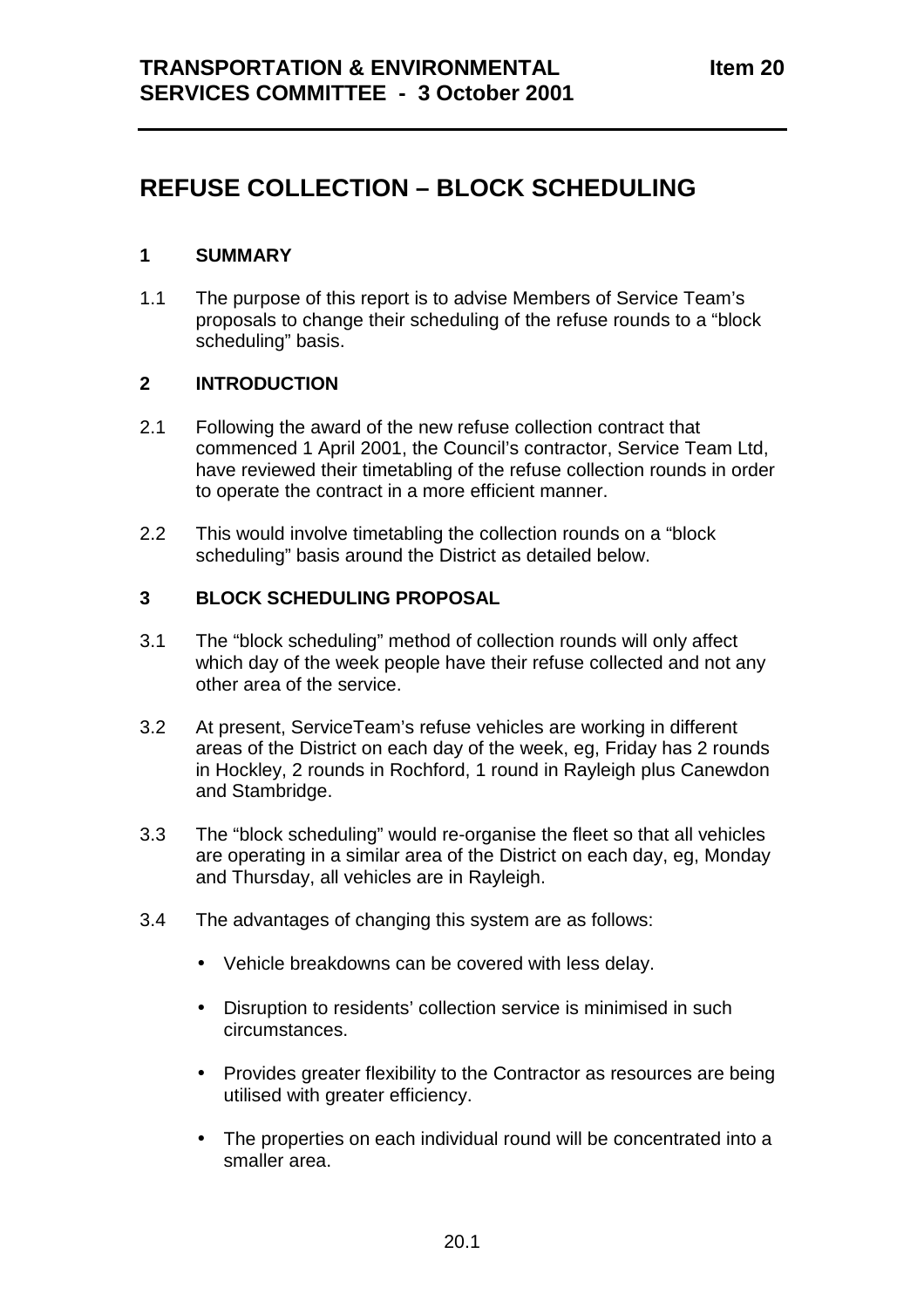- 3.5 The proposed changes to the round timetabling would obviously result in a large number of households having a new collection day, although this would be kept to a minimum by considering the current locations of each day's rounds.
- 3.6 Service Team will undertake the notification to residents of their new collection day by means of a standard letter.
- 3.7 The collection rounds that are on the kerbside recycling scheme will remain on the same day as at present with the exception of the small round in the Little Wheatleys area of Rayleigh that was supplemented to the original expansion. This round would have had to change its collection day in any case as there is already a full recycling round on a Monday.
- 3.8 It is envisaged that the change for the "block scheduling" method would commence in early November 2001.

## **4 ENVIRONMENTAL IMPLICATIONS**

4.1 The effective collection of domestic refuse contributes to the overall environmental conditions throughout the District.

## **5 RESOURCE IMPLICATIONS**

5.1 There are no resource implications for the Council but it will enable the Council's contractor to operate the refuse collection service with much greater efficiency and flexibility.

# **6 RECOMMENDATION**

#### 6.1 It is proposed that the Committee **RESOLVES**

That Members note the content of this report and approve the move to a "block scheduling" of the refuse collection service.

Roger Crofts

Corporate Director (Finance & External Services)

 $\frac{1}{2}$  ,  $\frac{1}{2}$  ,  $\frac{1}{2}$  ,  $\frac{1}{2}$  ,  $\frac{1}{2}$  ,  $\frac{1}{2}$  ,  $\frac{1}{2}$  ,  $\frac{1}{2}$  ,  $\frac{1}{2}$  ,  $\frac{1}{2}$  ,  $\frac{1}{2}$  ,  $\frac{1}{2}$  ,  $\frac{1}{2}$  ,  $\frac{1}{2}$  ,  $\frac{1}{2}$  ,  $\frac{1}{2}$  ,  $\frac{1}{2}$  ,  $\frac{1}{2}$  ,  $\frac{1$